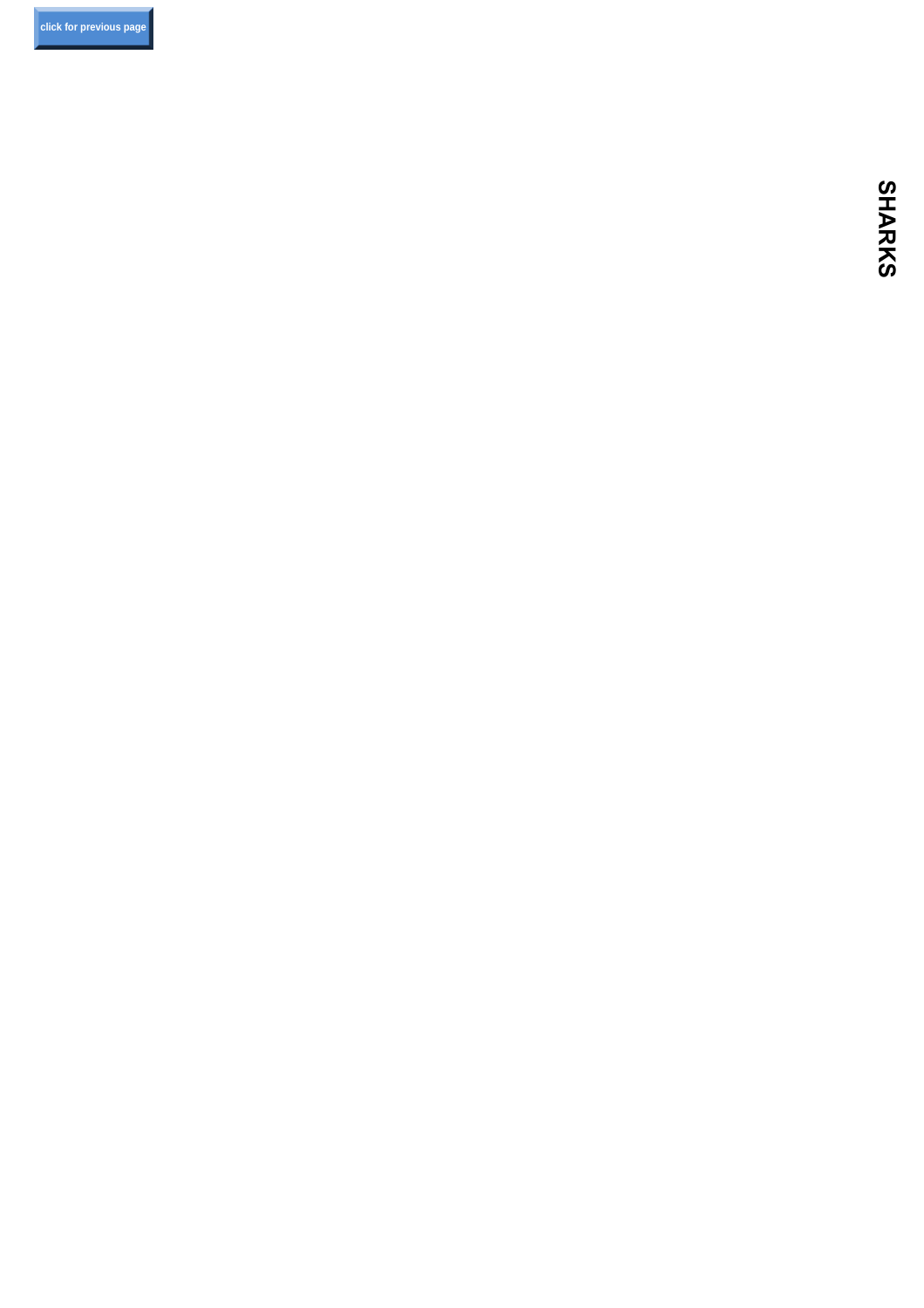## **TECHNICAL TERMS AND PRINCIPAL MEASUREMENT USED**

(Straight-line distances)

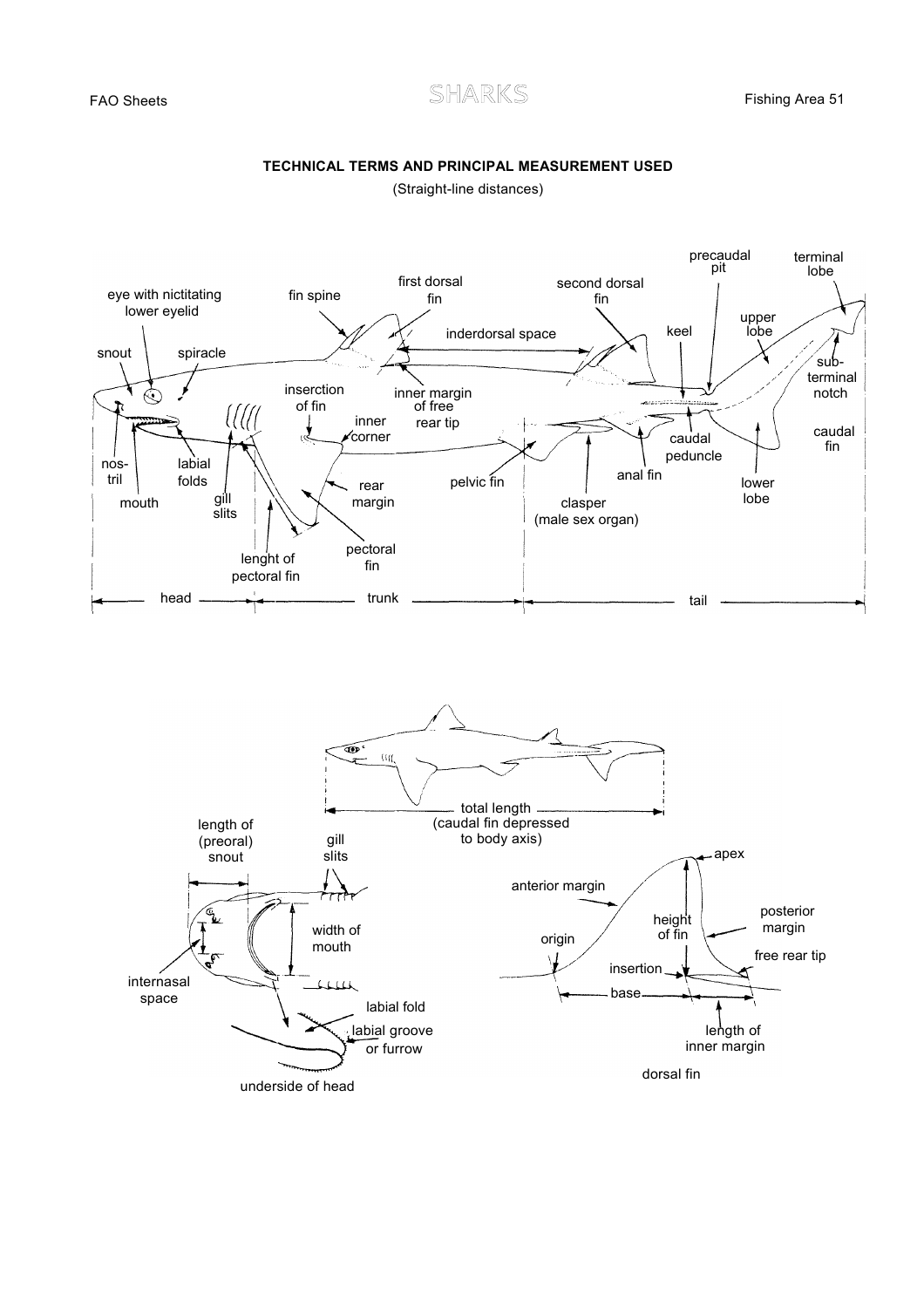## **GENERAL REMARKS**

Sharks include a variety of usually cylindrical, elongated, or moderately depressed fishes which differ from the closely related rays or batoids in having lateral gill openings (or gill slits) and pectoral fins not fused to the sides of the head over the gill openings. The greatly depressed angel sharks (Family Squatinidae) might he mistaken for rays at first sight; they have large, broad, raylike pectoral fins that extend as triangular lobes alongside the gill openings, but are not connected to the head above them. Sharks have eyes on the dorsal surface or sides of the head and spiracles (when present) on its dorsal or dorsolateral surfaces. The tail and caudal fin are always well developed and serve to propel the animal by lateral undulations; the pectoral fins are not used for propulsion through the water but aid in stabilizing and steering the shark. There are usually 5 gill openings on each side of the head, rarely 6 or 7. The mouth is usually ventral or subterminal on the head, but terminal or nearly so in a few species. Most sharks have two (rarely one) dorsal fins, sometimes with spines on their front edges; an anal fin is usually present, but, missing in several families. The teeth on the jaws are se: in numerous transverse rows and are constantly replaced from inside the mouth. All shark species are more or less covered by small (occasionally enlarged) toothlike placoid scales or dermal denticles. Male sharks have cylindrical copulatory organs or claspers on their pelvic fins, used for internal fertilization of eggs in females; about 1/4 of the species of sharks have females that deposit eggs in rectangular or conical capsules, formed of a hornlike material, on bottom (oviparity); the remainder are livebearers. Some Iivebearing sharks, including some houndsharks (Triakidae), most requiem sharks (Carcharhinidae), and all weasel sharks (Hemigaleidae) and hammerheads (Sphyrnidae) are viviparous (placental viviparous), with yolk sacs of fetuses forming a placenta with the maternal uterus for nutrient. transfer; other Iivebearing sharks are ovoviviparous (aplacental viviparous), without a placenta. Ovoviviparous sharks of the families Odontaspididae, Alopiidae, Lamnidae, Pseudocarchariidae, and presumably also the Mitsukurinidae practice uterine cannibalism, in which one or more fetuses in each uterus resorb their yolk sacs and then devour eggs passed down the oviducts for nutriment and grow to considerable size before birth.

Mature sharks vary in total length from about 15 to 19 cm (dwarf species of Squalidae and Proscylliidae) to 12.1 m or more (whale shark, Family Rhiniodontidae) and in weight from between 10 and 20 g to several metric tons. Most sharks are of small or moderate size; about 50 percent are small, between 15 cm and 1 m: 32 percent 1 or 2 m; 14 percent between 2 to 4 m: and 4 percent over 4 m in total length.

All sharks are predators, with their prey ranging widely, from planktonic crustaceans and benthic invertebrates to pelagic cephalopods, small to large bony fishes, other sharks and rays, marine mammals, and other vertebrates. They are primarily marine, but a few requiem sharks (Carcharhinidee) have broad salinity tolerances, and one species (bull shark, Carcharhinus leucas) is wide-ranging in tropical lakes and rivers with sea access as well as shallow inshore waters. Sharks are widely distributed in all oceans, from the Arctic to subantarctic islands, and from close inshore on reefs, off beaches, and in shallow, enclosed bays to the lower continental slopes, possibly to abyssal plains, and the high seas. They are most diverse in continental waters of tropical and warm-temperate seas, from inshore waters down to upper continental slopes, but are less so in colder waters, at greater depths, in the open ocean and off oceanic islands. The richest shark faunas occur in the Indo-West Pacific from South Africa and the Red Sea to Australia and Japan (including FAO Fishing Area 51).

The Western Indian Ocean and Red Sea have an extremely diverse shark fauna, including 23 families, 62 genera, and at least 115 species. Worldwide there are 30 families, 96 genera, and abort 350 species of sharks. Many genera and families are poorly known and require further taxonomic study. New species have been commonly collected in deep-water habitats in the past thirty years, and more undoubtedly will be discovered with further collecting in poorly known areas. Knowledge of the coastal shark fauna of the Area 51 beyond the Red Sea and its southwestern corner (tropical South Africa, southern Mozambique, and the west coast of Madagascar) is very sketchy, and many maritime countries need further surveys to determine which species occur there. The deepwater shark fauna is very poorly known, except locally (e.g., Aldabra Island). Basic knowledge of the biology of many species is often very deficient or entirely lacking, and can be supplemented by new information gathered by fisheries workers in the Area.

The shark attack hazard has been grossly exaggerated in recent years. Large carcharhinids, sphyrnids and lamnids, and less frequently other sharks, pose a potential threat to people in the water or boats. Measures to reduce the number of potentially dangerous sharks in the vicinity of popular bathing beaches in South Africa have been successful in reducing shark attacks; the Natal Anti-Shark Measures Board has used large gillnets set opposite beaches for many years as attack prevention devices following Australian practice. About 9 percent of known shark species are definitely known to be dangerous, and about 10 percent more are large enough and sufficiently well-armed to be potentially so; the rest are mostly too small and poorly armed to be a hazard to people.

In the Western Indian Ocean and Red Sea sharks are used mainly for human food; shark meat is marketed fresh, frozen and especially dried-salted: sharks are also processed at sea and their meat is canned. Sharks are utilized on the oriental market for fins; also for liver oil, fishmeal, and Dossibly for leather, although details of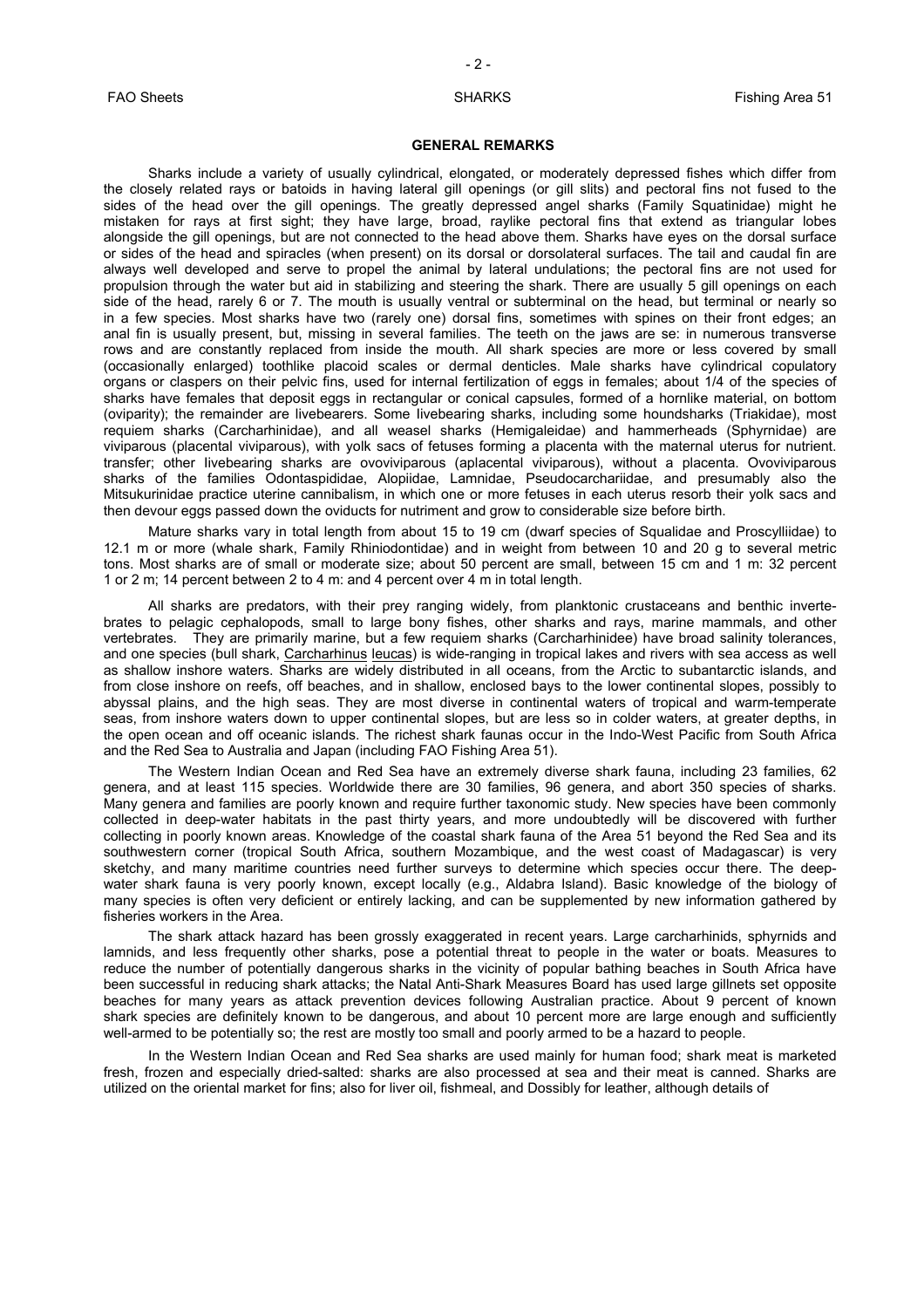- 3 -

<span id="page-3-0"></span>FAO Sheets **Fishing Area 51** SHARKS **Fishing Area 51** 

utilization in the area are sketchy. The total catch of sharks reported from Fishing Area 51 in 1980 was 50 745 metric tons; the actual landings of sharks in the area are doubtlessly much higher. Data on gear used in the area is sketchy, but line gear (including pelagic longlines), fixed and floating gillnets, bottom trawls, and purse seines are used to catch sharks. Sharks are taken in artisanal fisheries, by local inshore and offshore commercial fisheries, and by large fishing fleets in offshore waters. Requiem sharks (Carcharhinidae) are especially important, but considerable numbers of threshers (Alopiidae) are fished offshore, and a number of other families, including sand tiger sharks (Odontaspididae), longtailed carpetsharks (Hemiscylliidae), zebra sharks (Stegostomatidae), weasel sharks (Hemigaleidae), and hammerheads (Sphyrnidae) are commonly taken in inshore fisheries.

## **KEY WITH PICTURE GUIDE TO FAMMES OCCURRING IN THE AREA**

pectoral fin lobe 1a. No anal fin (Figs 1 to 4) mouth terminal 2a. Body strongly depressed and raylike; pectoral fins greatly enlarged, with سوسىن anterior triangular lobes that overlap gill slits; mouth terminal (Fig.1) .......... Squatinidae lower 2b. Body cylindrical, compressed, or slightly Squatinidae Fig.1 sidedepressed, not raylike; pectoral fins small, without anterior lobes; mouth ventral 3a. Snout flattened and elongated, sawlike (Fig.2) ............... Pristiophoridae 3b. Snout normal, not sawlike Pristiophoridae Fig.2 4a. First dorsal fin behind pelvic fin origins; dermal denticles dermal denticles expanded as large plates \* (Fig.3) ................... Echinorhinidae 4b. First dorsal fin partial.ly or entirely in front of pelvic fin Echinorhinidae Fig.3 origins (Fig.4); dermal denticles not expanded as large plate ............................ Squalidae 1b. Anal fin present  $\mathbf{D}^t$ пØ Squalidae Fig.4

<sup>\*</sup> Character applying to Western Indian Ocean representatives only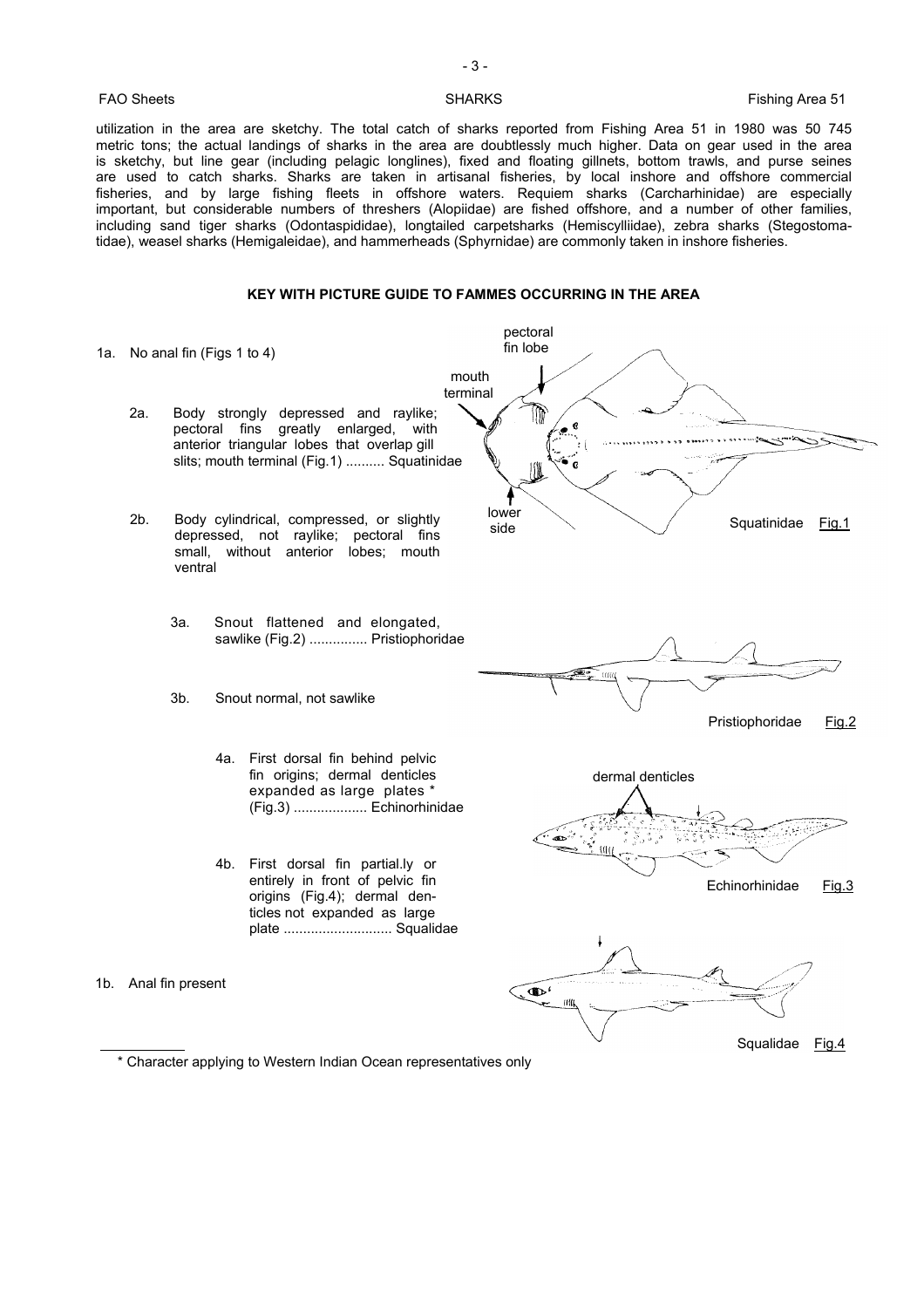

\*Character applying to Western Indian Ocean representatives only

- 4 -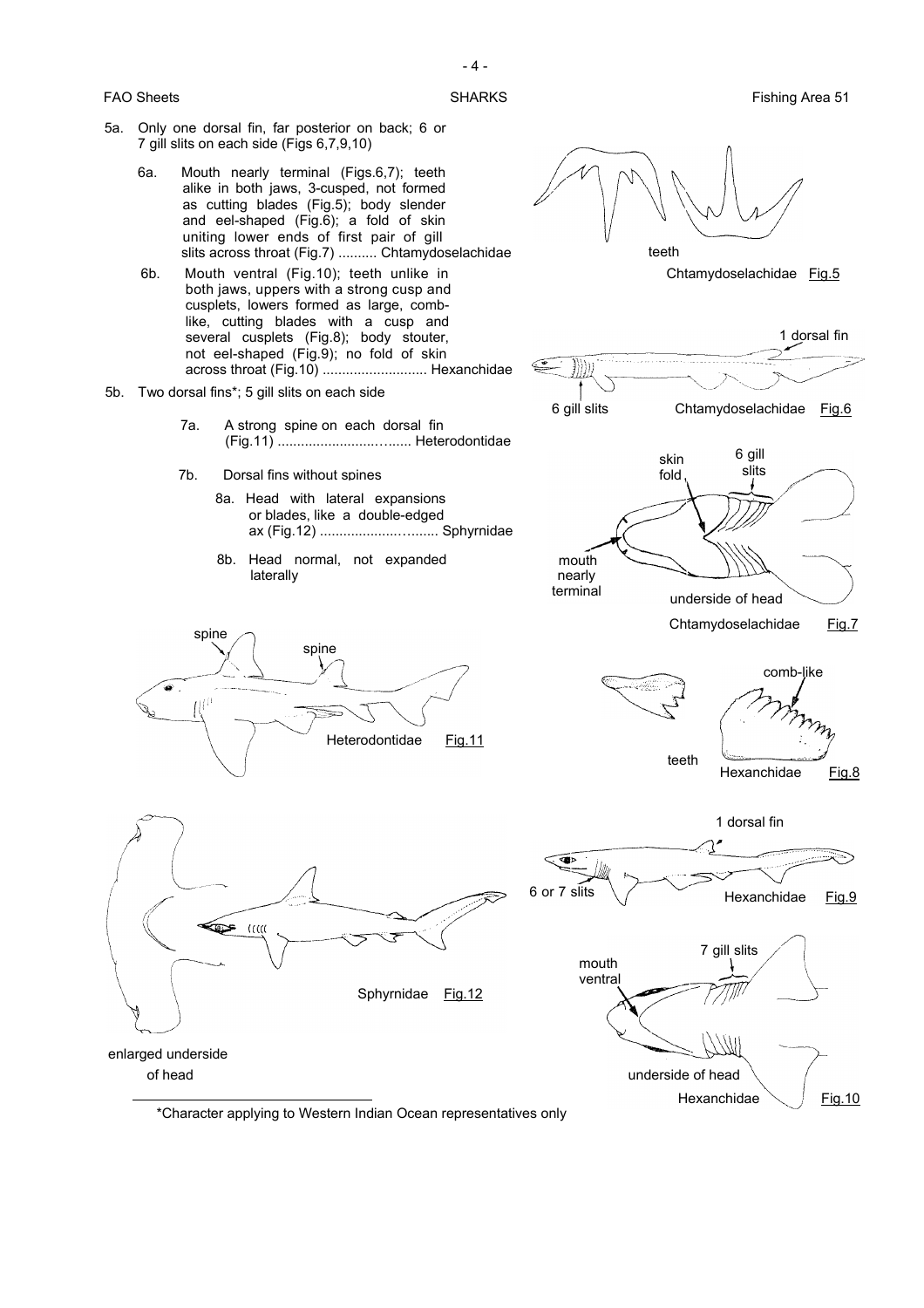- 9a. Eyes behind mouth; deep nasoral grooves connecting nostrils and mouth (Fig.13a)
	- 10a. Caudal fin about as long as rest of shark (Fig.14) ................................... Stegostomatidae
	- 10b. Caudal fin less than half the length of rest of shark
		- 11a. Mouth huge and terminal, head strongly depressed; gill slits very large, internal gill slits with filter screens; lowest ridge on sides of body ending in a strong keel on caudal peduncle; ventral caudal lobe string (Fig.15); a checkerboard pattern of light spots and stripes on head and body ..... Rhiniodontidae
		- 11b. Mouth small subterminal, head cylindrical or moderately depressed; gill slits small, internal gill slits without filter screens: ridges either absent from body or not forming a strong keel on caudal peduncle when present; ventral caudal lobe absent. or weak; body plain or spotted, but without a checkerboard pattern of light stripes and spots
			- 12a. A lobe and groove around outer edge of each nostril (Fig.16a); spiracles large; precaudal tail long, subequal or greater than snout-vent length; anal fin low and keel-like (Fig.17) ...…... Hemiscylliidae
			- 12b. No lobe and groove around outer edge of nostril (Fig. 16b); spiracles small; precaudal tail shorter, its length from vent to lower caudal origin much less than distance from snout tip to vent; anal fin high and subangular (Fig.18) ............. Ginglymostomatidae
- 9b. Eyes partly or entirely over mouth; nasoral grooves usually absent (Fig.13b), when present (Haploblepharus and Atelomycterus in Family Scyliorhinidae and Scylliogaleus in Family Triakidae) broad and shallow





underside of head

Fig.13







underside of snout

**a**) Hemiscylliidae **b**)Ginglymostomatidae



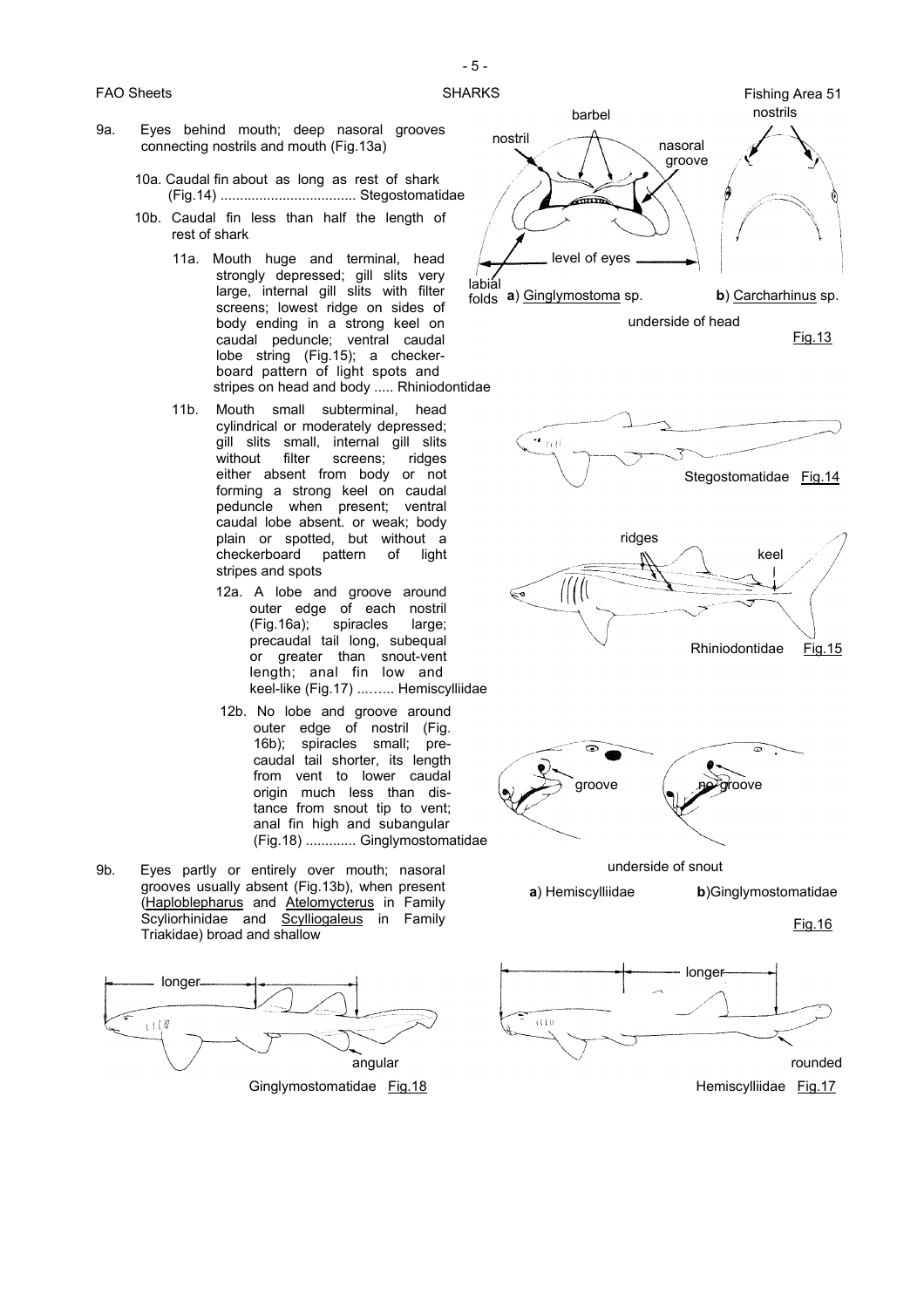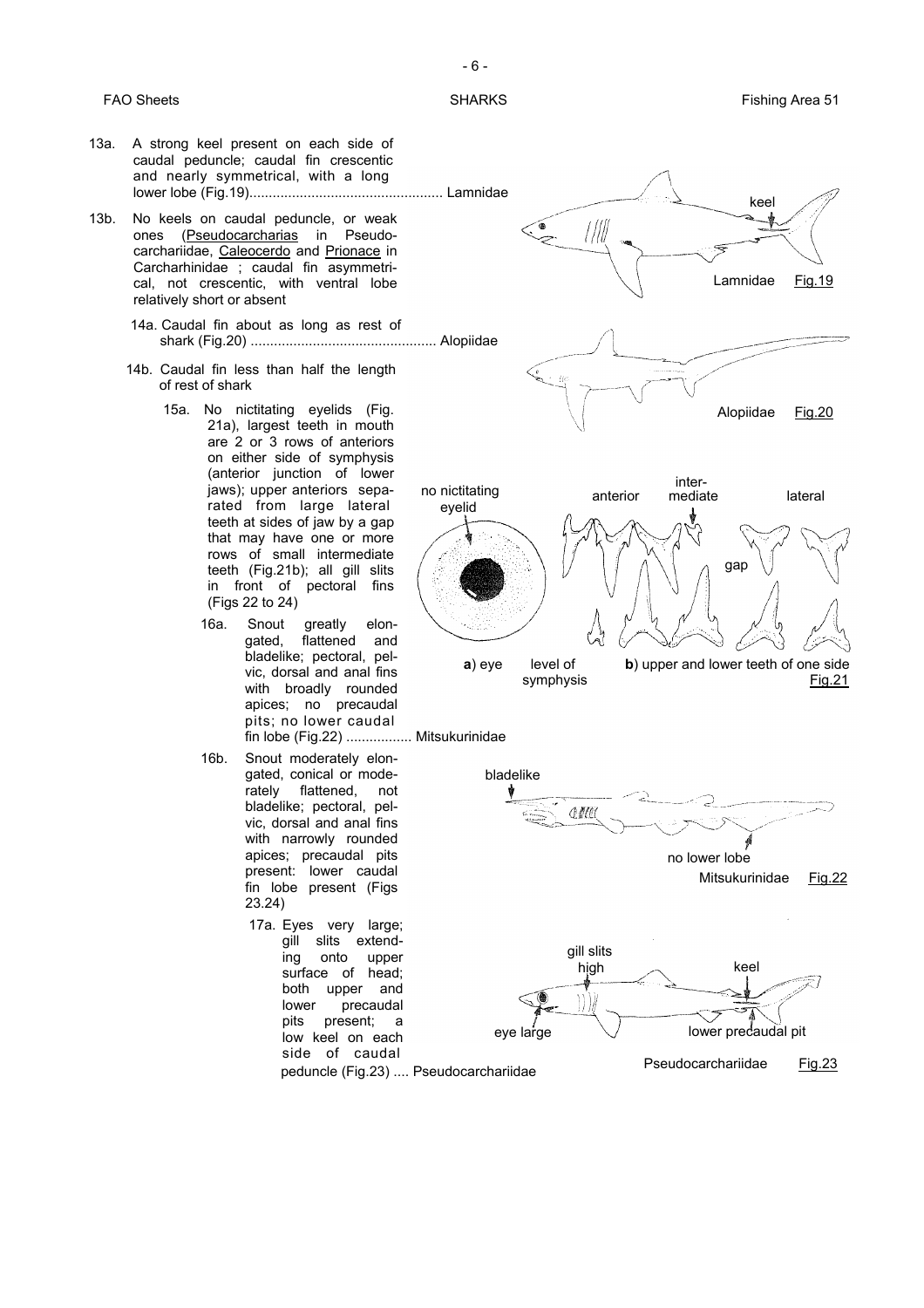

\*Character applying to Western Indian Ocean representatives only